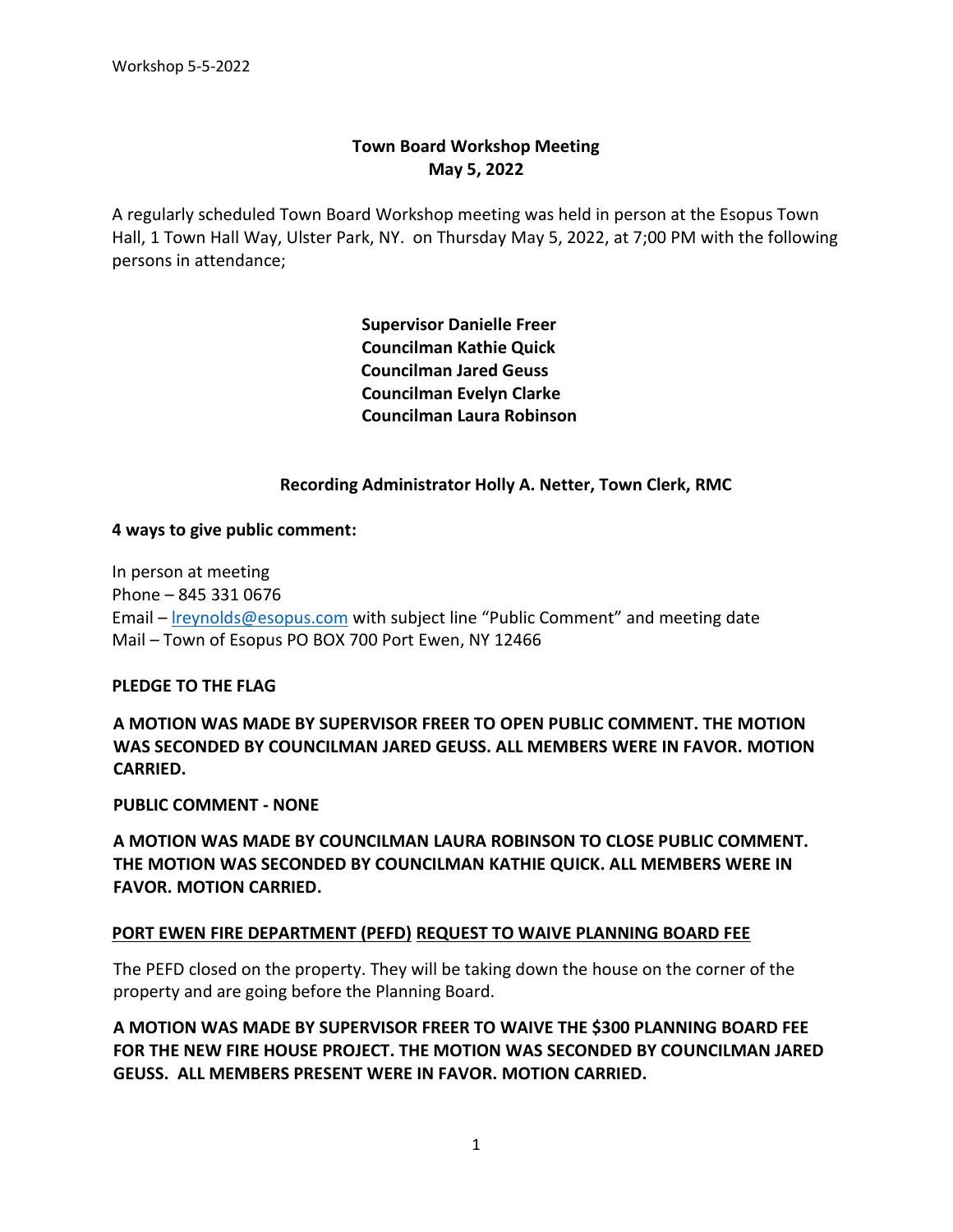## **ARPA UPDATE/DISCUSSION**

#### *Councilman Geuss*

#### *Water/ Sewer*

A meeting was held with Water Superintendent Nick Butler, Supervisor Freer and Councilman Geuss to prioritize items needed for the Water Plant.

Nick talked to the Planning Board about usage and capacity. The Town plans on a capacity check/stress test once the infrastructure is in place.

The possibility of a new control panel for the water plant of \$100,000 fits in the budget.

There is an infrastructure grant for the water mains. Councilman Geuss said it would be great to get more pipe in the ground this year.

The Water Tank project – grant money is available. The Town owns the property and easements at this time.

### *Transfer Station*

Concrete for compactors is needed Lenny is getting estimates

### *Planning Board*

Planning Board is requesting special computers to allow members to download the blueprints, estimate \$14,000 (10 -surface pros. Not sure if software is included in pricing)

#### *Councilman - Kathy Quick*

Digital LED sign for Town Events

#### *Councilman Laura Robinson*

#### *Freer Park Beach*

Laura Petite working on Greenway Grant match 13K with ARPA funding questioned if there was matching money in the budget; she did not see it.

Interpretive signs, bulkhead, path shrubs, flowing trees

Supervisor Freer said Lori Reynolds and Debbie Kane were working on the portal for funding.

#### *Ross Park*

Basketball hoops, blacktop for tennis court/pickleball

Looking into sport surface vs black top

Extend height of fence near basketball so ball does not go into road.

Councilman Robinson felt every park should have brand new basketball hoops; not repurposed.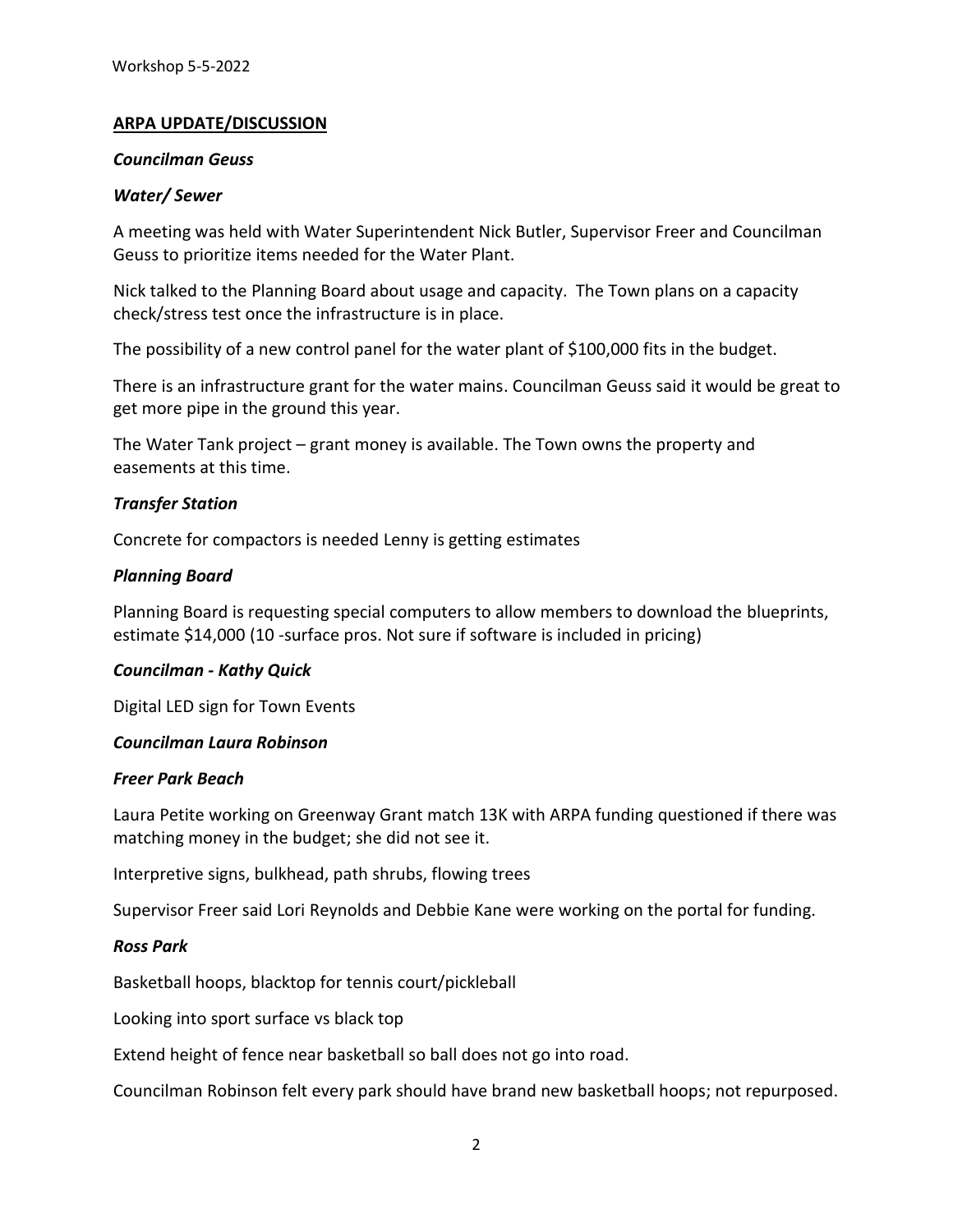Movie Screen already ordered.

Councilman Evelyn Clarke said there should be a celebration to let people know how we are spending the money.

## **Mike Cafaldo Highway Update**

Purchasing new Roller out of chips money

Work starting on Hudson Lane Monday; road is sliding down the bank trying to move it

Sleightsburgh – fixing sink holes repair stormwater line. Needs to rent a machine and purchase rock \$5,600.

Paving - \$85 a ton Burroughs Drive, Hardenburgh Rd, Floyd Ackert, Swartekill, Esopus Ave., Union Center, Popletown Rd.

## **EXECUTIVE SESSION**

**SUPERVISOR FREER MADE A MOTION TO ENTER INTO EXECUTIVE SESSIONAT 7:50 PM FOR THE PURPOSE OF DISCUSSING PARTICULAR EMPLOYEES AND THEIR WORK HISTORY. THE MOTION WAS SECONDED BY COUNCILMAN JARED GEUSS. ALL MEMBERS WERE IN FAVOR. MOTION CARRIED. MIKE CAFALDO WAS INVITED INTO THE SESSION.**

**COUNCILMAN LAURA ROBINSON MADE A MOTION TO COME OUT OF EXECUTIVE SESSION AT 8:01 PM. THE MOTION WAS SECONDED BY COUNCILMAN KATHIE QUICK. ALL MEMBERS WERE IN FAVOR. MOTION CARRIED.** 

The Town Board gave Highway Superintendent Mike Cafaldo full support to make necessary staffing changes given the current workload.

## **SHARED SERVICES AGREEMENT – TOWN OF WOODSTOCK**

**A MOTION WAS MADE BY COUNCILMAN KATHIE QUICK TO AUTHORIZE THE SUPERVISOR TO SIGN THE SHARED SERVICE AGREEMENT WITH THE TOWN OF WOODSTOCK. THE MOTION WAS SECONDED BY COUNCILMAN LAURA ROBINSON. ALL MEMERS WERE IN FAVOR: MOTION CARRIED.** 

# **UPDATE /DISCUSSION PROPOSED LOCAL LAW # 1 ACCESSORY MARINA CAMPGROUNDS – DAVID GILMORE, LABERGE**

Daivd Gilmore is changing the draft verbiage to allow a sliding scale to determine how many sites would be allowed. This conforms and is consistent with what is being done with the Local Waterfront Revitalization Plan (LWRP). Lead agency, timelines and SEQRA were discussed as well as a timeline for reintroductions and public hearing. David will aim to have a new draft in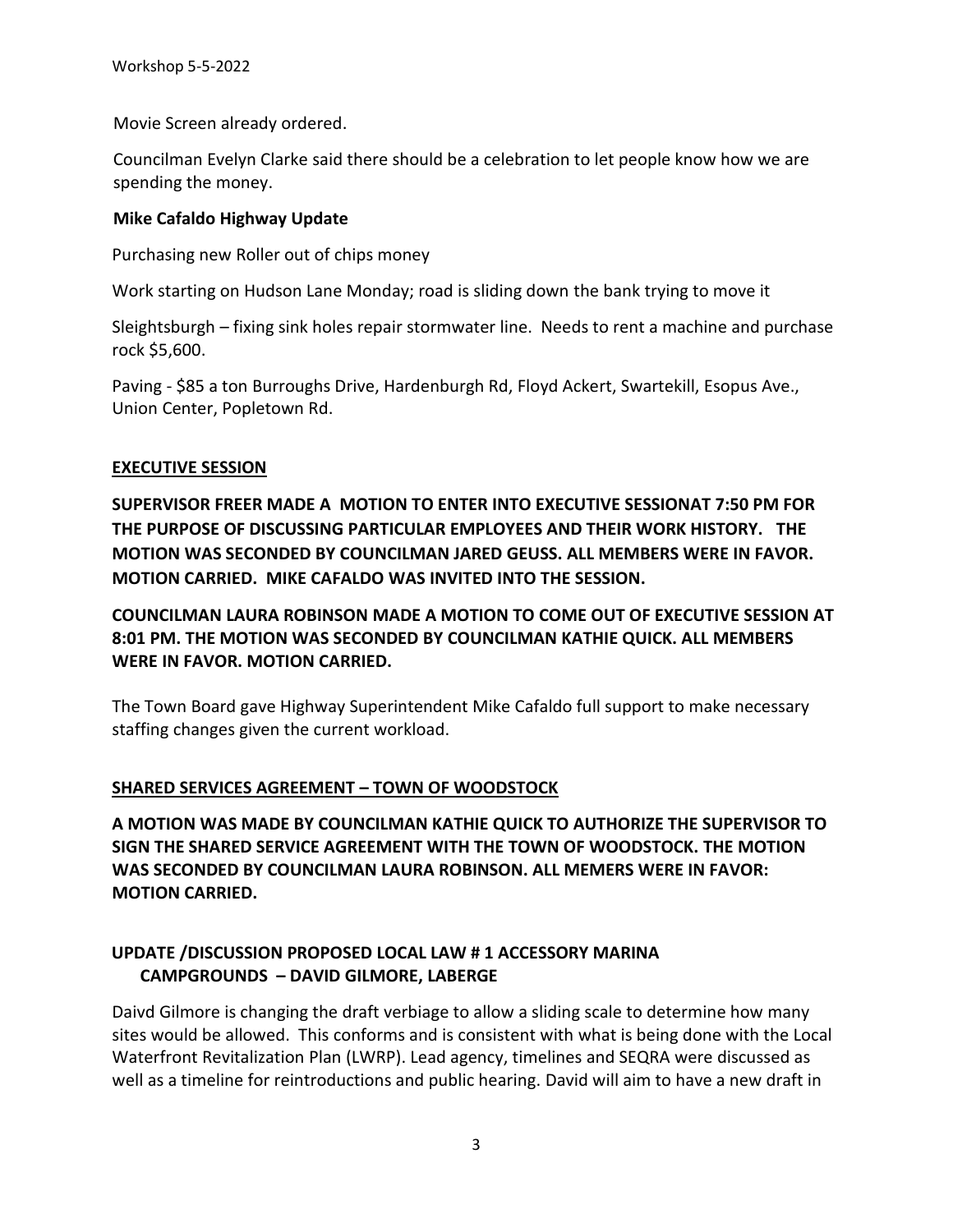the Board's hands by 5/12/22, it will be reintroduced 5/19. The key focus of this law is to clean up and regulate the area.

### **LIAISON LIGHTNING ROUND**

### **Supervisor Freer**

Howie Slotnick, EDC Chair, wants overlay on the town calendar to advertise events. A discussion took place of whether to use the existing Food Truck page and change it to Esopus Happenings, Esopus Events because there is an established following or should we start fresh. Supervisor Freer will reach out to Trish Lewis to discuss how we move forward.

## **Councilman Kathie Quick**  *Zoning Board of Appeals*

Port Ewen Corp.; 15 North Broadway Use Variance, Jesse Hicks is requesting to use existing buildings and site for operation of an office and parking of vehicles on a site located in the W Zone of the Town of Esopus.

No new structures were being proposed and the existing structures had been on the location since 1966. Ten pieces of equipment and vehicles were proposed to be on site. A public hearing will be scheduled or May 17, 2022.

## *Waterfront Advisory Board*

We now have a full WAB Board with the appointments of three people. Chairman Phelan will meet with the three new people personally. There is a new planner, Dave Gilmour replacing Matt Rogers of LaBerge Group. The May 25th meeting is rescheduled for June 1. Tim Triscari inquired if anything can be done about the missing lettering at the Sleightsburgh Spit launch.

# *Assessor's Office*

The Tentative Assessment roll is not on the County website and Esopus.com The Tentative Assessment roll is not in large binders in Holly's office and Shannon's office. Of over 4,000 parcels, over 600 were reviewed for changes.

The Assessor is making herself available Saturday, May 7 from 10 AM to 12 Noon, and several evenings next week. The assessor will be available by appointment before Grievance Day, (Tuesday May 24) Anyone who wants to Grieve their assessment, may call and make an appointment.

## **Councilman Evelyn Clarke**

# Environmental Board

Nina Nichols is working on getting an EV grant for the town from Central Hudson. Successful Earth Day event.